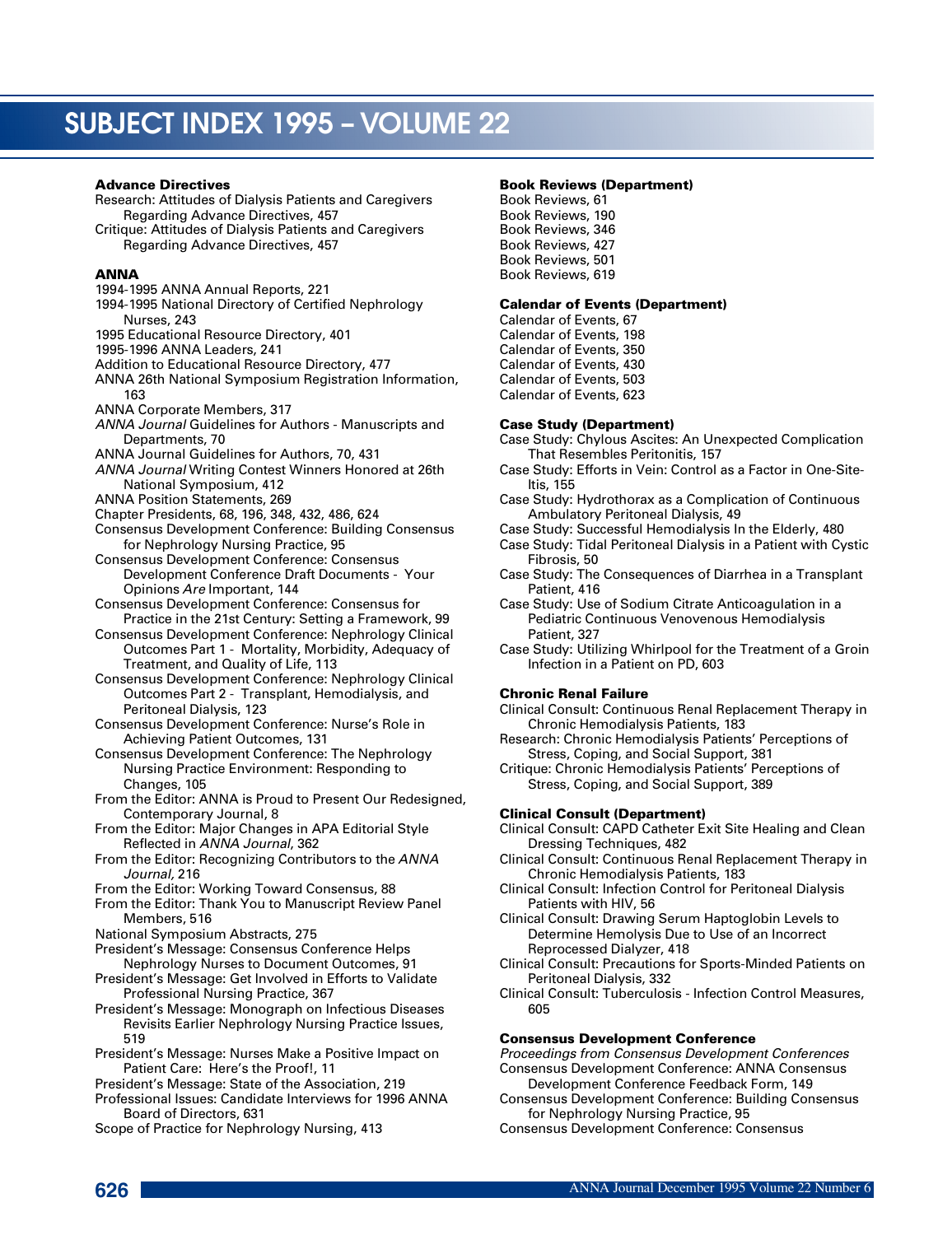Development Conference Draft Documents - Your Opinions *Are* Important, 144

Consensus Development Conference: Consensus for Practice in the 21st Century - Setting a Framework, 99

Consensus Development Conference: Nephrology Clinical Outcomes Part 1 - Mortality, Morbidity, Adequacy of Treatment, and Quality of Life, 113

- Consensus Development Conference: Nephrology Clinical Outcomes Part 2 - Transplant, Hemodialysis, and Peritoneal Dialysis, 123
- Consensus Development Conference: Nurse's Role in Achieving Patient Outcomes, 131

Consensus Development Conference: The Nephrology Nursing Practice Environment - Responding to Changes, 105

#### Dealing with Difficult Situations (Department)

Dealing With Difficult Situations: Access to All Treatment Modalities: The Right to Be Informed, 63

Dealing With Difficult Situations: Noncompliant Patients - Ethical Issues, 428

Dealing With Difficult Situations: Cadaveric Donors Infected With HIV Virus - Ethical Issues, 621

#### **Ethics**

- Dealing With Difficult Situations: Access to All Treatment Modalities: The Right to Be Informed, 63
- Dealing With Difficult Situations: Cadaveric Donors Infected With HIV Virus - Ethical Issues, 621
- Dealing With Difficult Situations: Noncompliant Patients Ethical Issues, 428
- Facilitating a "Good Death" in Patients with End Stage Renal Disease, 294

Hepatitis C and Its Impact on Transplantation, 587

Journal Club: Ethical Issues in Pediatric Nephrology, 58

# **Hemodialysis**

Case Study: Successful Hemodialysis In the Elderly, 480

- Case Study: Use of Sodium Citrate Anticoagulation in a Pediatric Continuous Venovenous Hemodialysis Patient, 327
- Clinical Consult: Continuous Renal Replacement Therapy in Chronic Hemodialysis Patients, 183
- Consensus Development Conference: Nephrology Clinical Outcomes Part 2 - Transplant, Hemodialysis, and Peritoneal Dialysis, 123
- Heparin and Dialyzer Membranes During Hemodialysis: A Literature Review, 452
- Maintenance of Permanent Hemodialysis Vascular Access Patency, 17
- Medication Review: A Review of Heparin Use in Hemodialysis and Peritoneal Dialysis, 491
- Medication Review: Sodium Citrate Use for Anticoagulation in Hemodialysis, 607
- Research: Chronic Hemodialysis Patients' Perceptions of Stress, Coping, and Social Support, 381
- Critique: Chronic Hemodialysis Patients' Perceptions of Stress, Coping, and Social Support, 389

## **HIV**

- Clinical Consult: Infection Control for Peritoneal Dialysis Patients with HIV, 56
- The Human Immunodeficiency Virus and Nephrology Nursing: Implications for Infected Clients, 557

#### Infectious Disease (Monograph)

Case Study: Utilizing Whirlpool for the Treatment of a Groin Infection in a Patient on PD, 603

Clinical Consult: Tuberculosis - Infection Control Measures,

605

Cytomegalovirus Prophylaxis in Kidney Transplant Recipients, 599

Journal Club: Tuberculosis, 615

- Peritonitis in Patients on Peritoneal Dialysis: A Review of the Pathophysiology and Treatment, 575
- Research: Psychosocial Characteristics of CAPD Patients and the Occurrence of Infectious Complications, 563
- Critique: Psychosocial Characteristics of CAPD Patients and the Occurrence of Infectious Complications, 573
- Risk of Community Infections in Transplant Patients A Literature Review, 590

The Human Immunodeficiency Virus and Nephrology Nursing: Implications for Infected Clients, 557

- The Immune System in Patients with Renal Failure; Part 1: Review of Immune Function, 523
- Part 2: Effects of Renal Failure and its Treatment on the Immune System and Assessment of Immune System Function, 530
- Tuberculosis An Old Disease with a New Face, 541

## **Interviews**

- A Nurse Entrepreneur Making a Difference: An Interview with Patricia J. Clark, 152
- A Unique Dialysis Quality Management Experience: An Interview With Novelist James A. Michener, 465
- An Interview with Sr. Monica Heeran Enhancing Quality Through An Integrated System, 13

Creating an Environment for Positive Patient Outcomes: An Interview with Beverly Malone, 289

## Journal Club (Department)

Journal Club: Anticoagulation and Dialytic Therapy, 499

- Journal Club: Critical Pathways, 343
- Journal Club: Ethical Issues in Pediatric Nephrology, 58
- Journal Club: Hepatitis C, 187
- Journal Club: Principles in Adult Education, 424
- Journal Club: Tuberculosis, 615

#### Medication Review (Department)

Medication Review: A Review of Heparin Use in Hemodialysis and Peritoneal Dialysis, 491

- Medication Review: Fluvastatin: Pharmakokinetic Properties, 184
- Medication Review: Hytrin® Treatment of Hypertension and Benign Prostatic Hyperplasia, 335
- Medication Review: Sodium Citrate Use for Anticoagulation in Hemodialysis, 607

## Nephrology Nursing

1994-1995 National Directory of Certified Nephrology Nurses, 243

1995 Educational Resource Directory, 401

Addition to Educational Resource Directory, 477

Facilitating a "Good Death" in Patients with End Stage Renal Disease, 294

National Symposium Abstracts, 275

Scope of Practice for Nephrology Nursing, 413

Significance of Increasing Organ Donations by African

- Americans and Implications for Nursing Practice, 313 The Human Immunodeficiency Virus and Nephrology
- Nursing: Implications for Infected Clients, 557

## New Products (Department)

New Products, 57 New Products, 419

#### Patient Education

1995 Educational Resource Directory, 401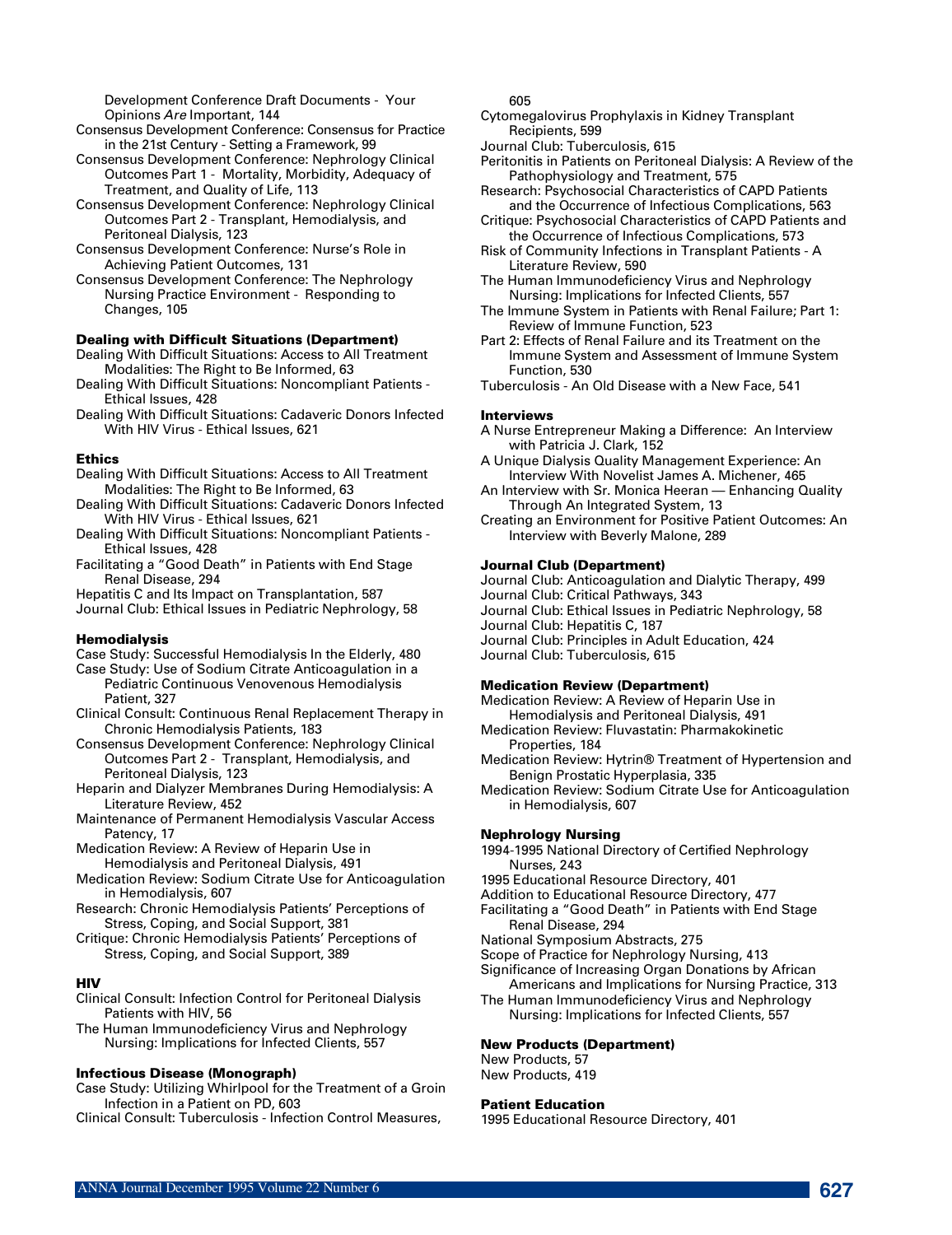Addition to Educational Resource Directory, 477 Journal Club: Principles in Adult Education, 424

## Patient Outcomes

- Consensus Development Conference: Nephrology Clinical Outcomes Part 1 - Mortality, Morbidity, Adequacy of Treatment, and Quality of Life, 113
- Consensus Development Conference: Nephrology Clinical Outcomes Part 2 - Transplant, Hemodialysis, and Peritoneal Dialysis, 123
- Consensus Development Conference: Nurse's Role in Achieving Patient Outcomes, 131
- Creating an Environment for Positive Patient Outcomes: An Interview with Beverly Malone, 289
- Nurse's Role in Achieving Patient Outcomes, 131
- President's Message: Consensus Conference Helps Nephrology Nurses to Document Outcomes, 91
- President's Message: Get Involved in Efforts to Validate Professional Nursing Practice, 367
- President's Message: Nurses Make a Positive Impact on Patient Care: Here's the Proof!, 11
- Research: Nurse-Physician Collaboration and Decision Outcomes in Transplant Ambulatory Care Setting, 25
- Critique: Nurse-Physician Collaboration and Decision Outcomes in Transplant Ambulatory Care Settings, 32

## Pediatric Nephrology

- Case Study: Use of Sodium Citrate Anticoagulation in a Pediatric Continuous Venovenous Hemodialysis Patient, 327
- Journal Club: Ethical Issues in Pediatric Nephrology, 58

#### Peritoneal Dialysis

- Case Study: Hydrothorax as a Complication of Continuous Ambulatory Peritoneal Dialysis, 49
- Case Study: Tidal Peritoneal Dialysis in a Patient with Cystic Fibrosis, 50
- Case Study: Utilizing Whirlpool for the Treatment of a Groin Infection in a Patient on PD, 603
- Clinical Consult: Infection Control for Peritoneal Dialysis Patients with HIV, 56
- Clinical Consult: Precautions for Sports-Minded Patients on Peritoneal Dialysis, 332
- Consensus Development Conference: Nephrology Clinical Outcomes Part 2 - Transplant, Hemodialysis, and Peritoneal Dialysis, 123
- Medication Review: A Review of Heparin Use in Hemodialysis and Peritoneal Dialysis, 491
- Peritoneal Dialysis Technician: A Process for Role Definition, 319
- Peritonitis in Patients on Peritoneal Dialysis: A Review of the Pathophysiology and Treatment, 575
- Research: Psychosocial Characteristics of CAPD Patients and the Occurrence of Infectious Complications, 563
- Critique: Psychosocial Characteristics of CAPD Patients and the Occurrence of Infectious Complications, 573

#### Pharmacology

- Case Study of the Anemic Patient: Epoetin Alfa Focus on Erythrokinetics (Supplement), 420
- Case Study of the Anemic Patient: Epoetin Alfa Focus on Improving Ventricular Functioning (Supplement), 338
- Case Study of the Anemic Patient: Epoetin Alfa Focus on Iron Management (Supplement), 192
- Case Study of the Anemic Patient: Epoetin Alfa Focus on Vascular Access (Supplement), 52
- Case Study: Use of Sodium Citrate Anticoagulation in a Pediatric Continuous Venovenous Hemodialysis Patient, 327
- Developing an Epoetin Alfa Medication Protocol to Improve

Patient Care and Foster Collaboration, 471

- Heparin and Dialyzer Membranes During Hemodialysis: A Literature Review, 452
- Medication Review: A Review of Heparin Use in Hemodialysis and Peritoneal Dialysis, 491
- Medication Review: Fluvastatin: Pharmakokinetic Properties, 184
- Medication Review: Hytrin® Treatment of Hypertension and Benign Prostatic Hyperplasia, 335
- Medication Review: Sodium Citrate Use for Anticoagulation in Hemodialysis, 607

#### Physical Assessment (Series)

The Immune System in Patients with Renal Failure; Part 1: Review of Immune Function, 523

Part 2: Effects of Renal Failure and its Treatment on the Immune System and Assessment of Immune System Function, 530

## Professional Issues (Department)

- Professional Issues: Advance Practice Nurses in Nephrology: A Response to the RPA, 352
- Professional Issues: Candidate Interviews for 1996 ANNA Board of Directors, 631
- Professional Issues: Impact of Nursing Care on Morbidity and Mortality in ESRD Patients, 206
- Professional Issues: Is There a Future for Intradialytic Parenteral Nutrition?, 78
- Professional Issues: Leadership Positions Require Leaders, Not Managers, 506
- Professional Issues: Managed Care and Transplantation, 437

#### Professional Nursing

- A Nurse Entrepreneur Making a Difference: An Interview with Patricia J. Clark, 152
- An Interview with Sr. Monica Heeran Enhancing Quality Through An Integrated System, 13
- Consensus Development Conference: Building Consensus for Nephrology Nursing Practice, 95
- Consensus Development Conference: Consensus for Practice in the 21st Century: Setting a Framework, 99
- Consensus Development Conference: Nurse's Role in Achieving Patient Outcomes, 131
- Consensus Development Conference: The Nephrology Nursing Practice Environment: Responding to Changes, 105
- Creating an Environment for Positive Patient Outcomes: An Interview with Beverly Malone, 289
- Dealing With Difficult Situations: Access to All Treatment Modalities: The Right to Be Informed, 63
- Dealing With Difficult Situations: Noncompliant Patients Ethical Issues, 428
- From the Editor: Working Toward Consensus, 88
- Journal Club: Ethical Issues in Pediatric Nephrology, 58
- Journal Club: Principles in Adult Education, 424
- Nurse's Role in Achieving Patient Outcomes, 131
- President's Message: Consensus Conference Helps Nephrology Nurses to Document Outcomes, 91
- President's Message: Get Involved in Efforts to Validate Professional Nursing Practice, 367
- President's Message: Nurses Make a Positive Impact on Patient Care: Here's the Proof!, 11
- Professional Issues: Advance Practice Nurses in Nephrology: A Response to the RPA, 352
- Professional Issues: ANNA Candidate Interviews for 1996 *A N N A* Board of Directors, 631
- Professional Issues: Impact of Nursing Care on Morbidity and Mortality in ESRD Patients, 206
- Professional Issues: Is There a Future for Intradialytic